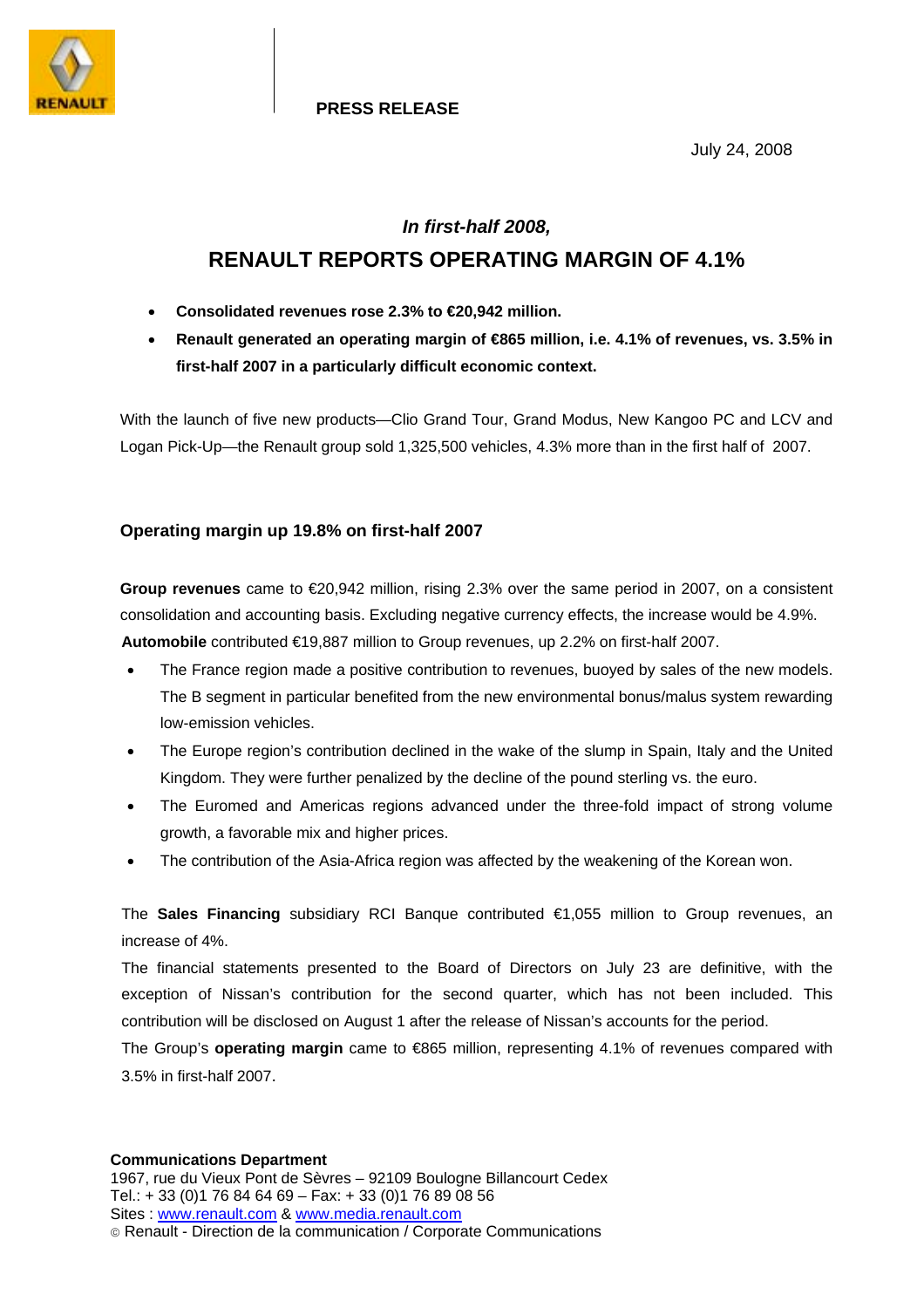**Automobile** generated an operating margin of €598 million, i.e. 3% of its revenues, versus 2.3% in the first half of 2007. The increase stems primarily from cost reductions, which are crucial to performance as the Group faces increasingly stiff headwinds and high sales incentives in a very competitive European market. Purchasing costs, excluding the impact of raw materials, general expenses and warranty costs all decreased during the first half of the year.

The contribution of **Sales Financing** remained stable at €267 million or 25.3% of its revenues in a very tense financial environment.

**Operating income** stands at €845 million against €689 million in first-half 2007.

**Net financial income** came to **€**315 million, compared with an expense of €112 million in first-half 2007 due to fluctuations in the price of non-voting shares (+ $\epsilon$ 350 million vs. –  $\epsilon$ 104 million in first-half 2007) and despite a slight increase in the cost of Automobile debt.

With respect to the Group's share in the **net income of associated companies**, AB Volvo contributed €218 million vs. €181 million in first-half 2007. The impact of Nissan's contribution on Renault's consolidated interim accounts will be reported on August 1, when Nissan releases the results of its second quarter running from April to June 2008.

Excluding Nissan's second-quarter 2008 contribution, the **estimated net income**<sup>1</sup> comes to €1,467 million.

**Shareholders' equity<sup>1</sup>** is estimated at €21,245 million at end June.

**The net financial debt** of the Automobile division is €3,472 million, representing 16.3% of estimated shareholders' equity<sup>1</sup> at June 30, 2008 versus 9.5% at December 31, 2007. This change is attributable chiefly to the investment in AvtoVaz (€662 million) and the increase in working capital requirements due to the slowdown in Europe.

# **Action Plan**

 $\overline{a}$ 

The deterioration in the macroeconomic environment has far exceeded the worst-case scenarios envisaged when Renault Commitment 2009 was launched two years ago. The main factors are:

- The surge in oil prices, which has slowed growth on auto markets, changed the sales mix and increased transportation costs
- Rising raw material prices
- Negative foreign exchange fluctuations
- The financial crisis, which has increased the cost of corporate financing
- The slowdown in the major European automotive markets.

<sup>&</sup>lt;sup>1</sup> This figure does not include Nissan's contribution for second-quarter 2008 and should therefore be considered just an *estimate. Renault's summary consolidated financial statements for the half-year ending June 30, 2008 will be released on August 6, 2008.*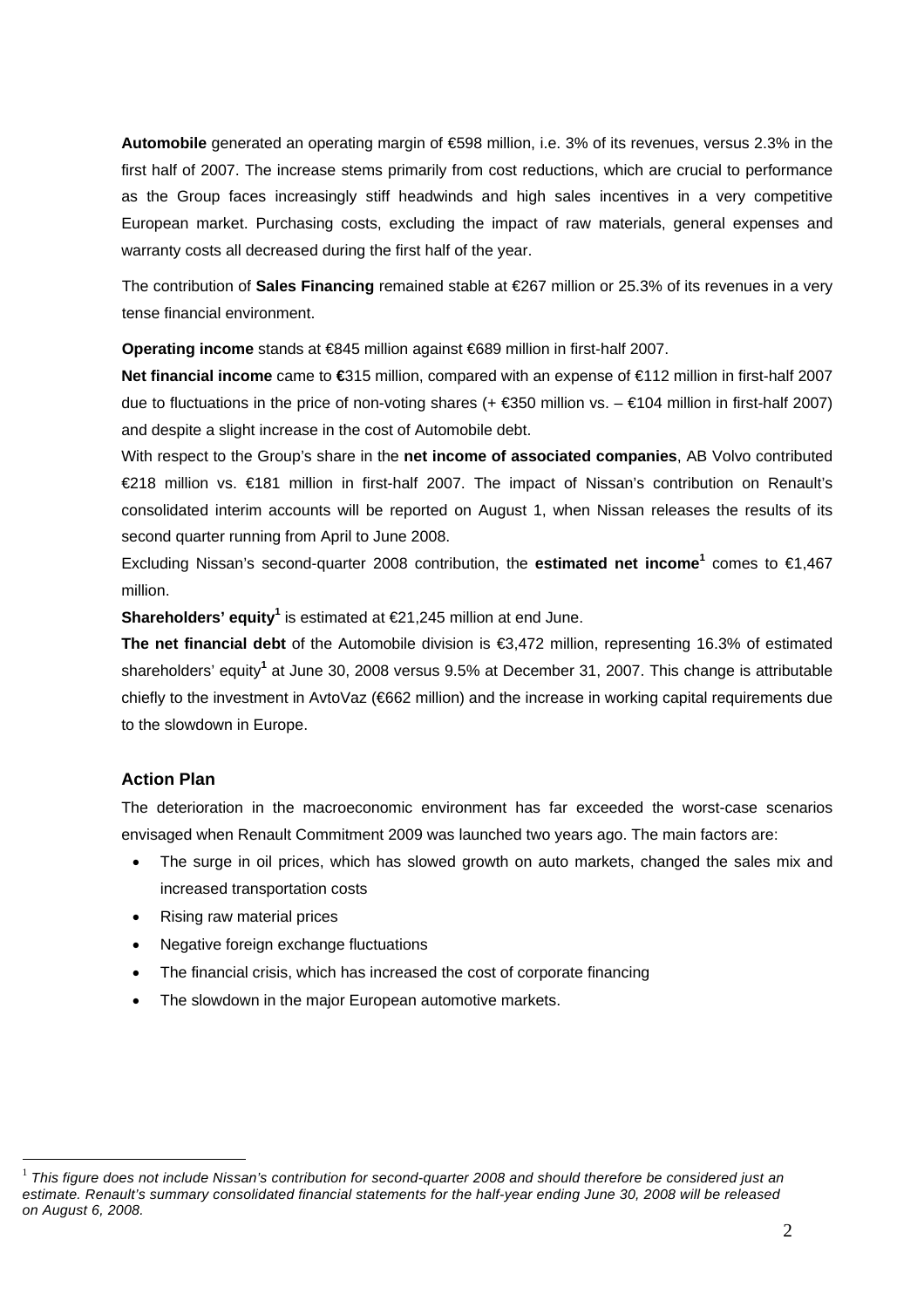Faced with the conjunction of five factors of such magnitude, Renault has decided to take immediate action to maintain its competitiveness and profitability. These measures include:

- A hike in sales prices to absorb the costs arising on the surge in raw material prices,
- The simplification of the product plan, by halting or postponing projects deemed less important,
- A freeze in new hires in Europe.

Other measures are under consideration:

- A 10% reduction in the corporate overheads through a voluntary redundancy plan, primarily in Europe
- The reorganization of production sites, in particular by cutting back to just one shift at the Sandouville plant in view of declining demand for D-segment sedans in Europe. Other adjustments may follow if the situation continues to deteriorate. They could concern the B segment and production levels at the Flins plant.

Furthermore, the ratio of R&D spending and investment to revenues will be cut to 10% by 2010 at the latest, from 11.4% in 2007.

#### **Outlook**

- The product offensive will continue in Europe in the second half of 2008 with the launch of Laguna Coupe and the beginning of the renewal of the Mégane line. Outside of Europe, sales will continue to advance at a strong pace, driven by all of the Group's brands. Overall, the conditions have been set for growth to continue at a rate of over 5% for the full year, barring any additional downturn in European markets.
- Given the results of first half 2008, Renault remains on track to achieve an operating margin of 4.5% for full-year 2008. However, worsening economic conditions would make this milestone more difficult to attain.
- In 2009, the growth forecast for the three brands, Renault, Dacia and Renault Samsung, should enable the Group to sell more than 3 million vehicles. Including Lada, our sales objective is over 3.8 million units.
- The Group is continuing to aim for a 6% operating margin in 2009.

The changes undertaken in the course of Renault Commitment 2009 have already led to substantial progress, in terms of international footprint, the quality of products and services, cost reductions and the extension of the product range. The major strategic projects launched within the Alliance with Nissan in the past 18 months pave the way for future growth: a plant in Chennai, India, a plant in Tangiers, Morocco, the development of an electric vehicle and a project for an Ultra Low Cost vehicle with Bajaj. In addition, Renault has entered into a strategic partnership with the carmaker AvtoVaz in Russia. All these factors form the foundation on which Renault is building its future. The strategic choices made by Renault are borne out by the transformations underway in the world economy and energy situation.

Press contact: Gita ROUX, 33 (0)1 76 84 64 69 www.media.renault.com & www.renault.com